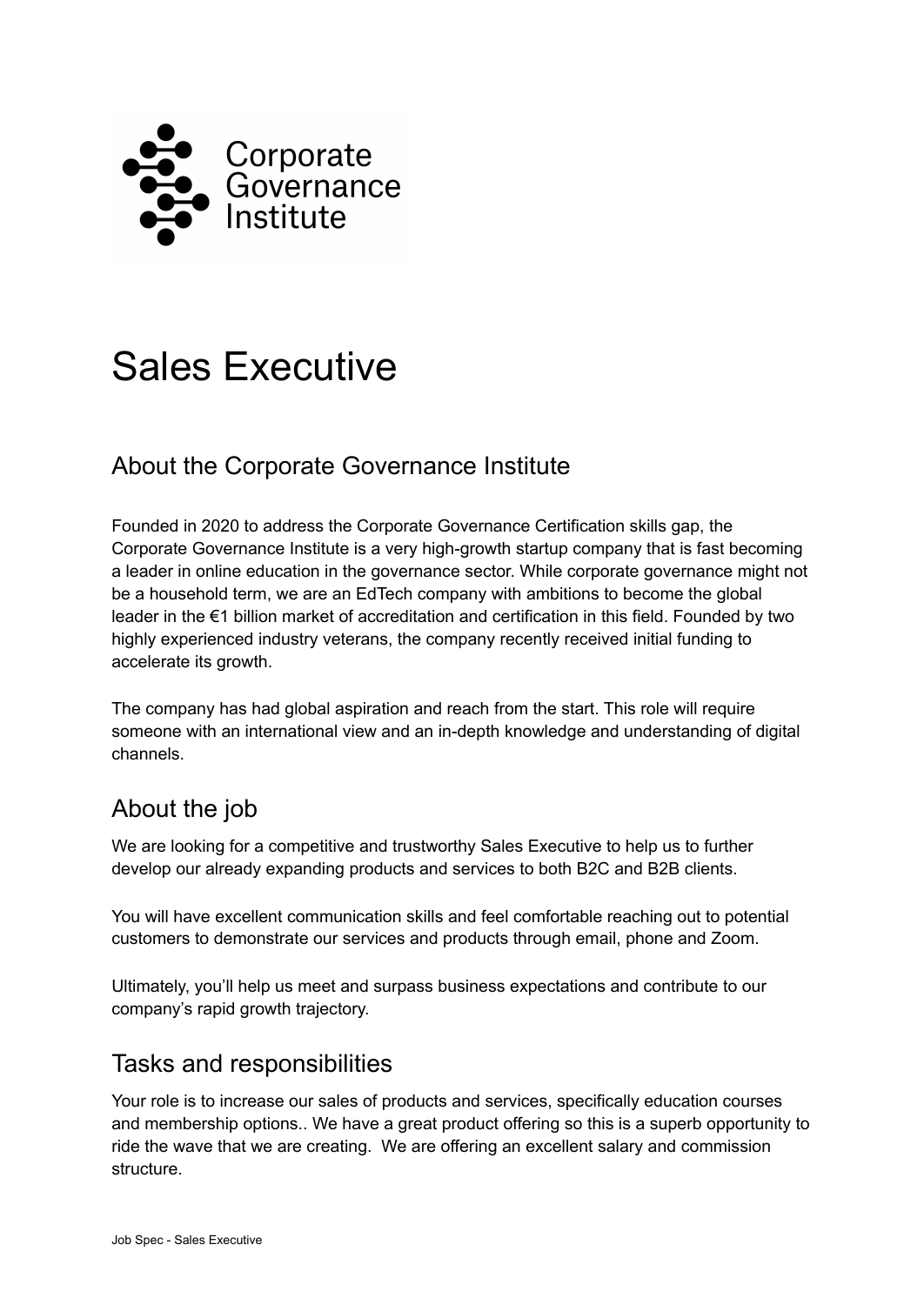Some of the tasks and responsibilities that you will be required to complete include:

- You will identify business opportunities by identifying prospects and evaluating their position in the industry; researching and analysing sales options.
- You will sell our products by establishing contact and developing relationships with prospects and recommending solutions.
- You will maintain relationships with clients by providing support, information, and guidance, ensuring ongoing renewals.
- You should be able to identify product improvements or new products by remaining current on industry trends, market activities, and competitors.
- You will ensure that we maintain quality service by establishing and enforcing standards with the company.
- You are a team player and willing to contribute across the various company functions
- Actively seek out new sales opportunities through cold calling, networking and social media.
- Set up meetings with potential clients and listen to their wishes and concerns
- Prepare and deliver appropriate presentations on products and services
- Participate on behalf of the company in exhibitions or conferences if and when required.
- Negotiate/close deals and handle complaints or objections
- Collaborate with team members to achieve better results
- Gather feedback from customers or prospects and share with internal teams

#### You

- Proven experience as a salesperson, preferably in the education, or related, sector.
- Proven ability to close business deals.
- Thorough understanding of sales, marketing and negotiating techniques.
- You are an ambitious sales professional looking for a role and the opportunity to make a big impact on an international scale.
- It would be very useful if you have a bachelor's or master's degree in the field of sales, marketing, communications, technology or similar, or at least two years' experience in a related area.
- You should have at least 3 years experience in selling. We want to see if you can challenge yourself in this space.
- You need to be proficient in English, with excellent verbal and written skills.
- A very strong self-starter attitude. You should embrace and be comfortable with constant change in a tactical entrepreneurial environment.
- Strong organisational and planning skills. You need to be transparent about the process of what you do, but in a creative way.
- Fast learner and passion for sales.
- Self-motivated with a results-driven approach.
- Excellent presentation skills, with an ability to explain technical concepts in plain language.

### What we offer you